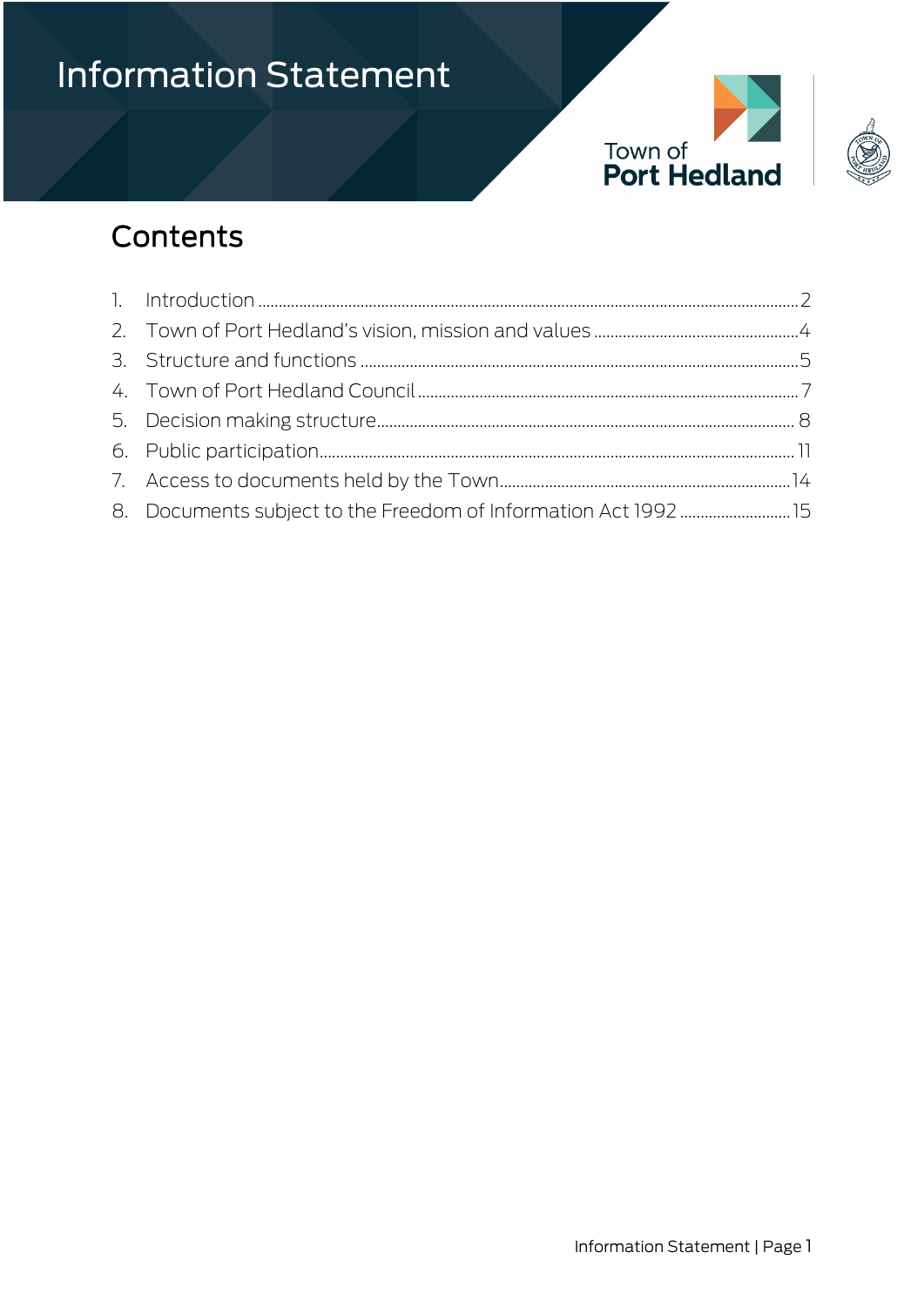



### <span id="page-1-0"></span>1. Introduction

The objects of the Freedom of Information Act 1992 (FOI Act) are to:

- A. Enable the public to participate more effectively in the governing of the State; and
- B. Make the persons and bodies that are responsible for State and Local Government more accountable to the public.

Under Part 5, Section 96 of the FOI Act, the Town of Port Hedland (Town) is required to publish an Information Statement annually. This Information Statement provides a guide to the information sources of the Town, including its functions, responsibilities and structure.

The Information Statement includes information on:

- The structure and functions of the Town:
- Decision making functions;
- Community participation in the formulation of the Town's decisions and performance of the Town's functions;
- The description of the type of documents generated and held by the Town and which documents may be viewed, purchased or obtained free of charge;
- How to access documents and personal information held by the Town; and
- How to amend personal information in documents held by the Town.

This document can be obtained by accessing the Town's website: <http://www.porthedland.wa.gov.au/documents/purblic-documents>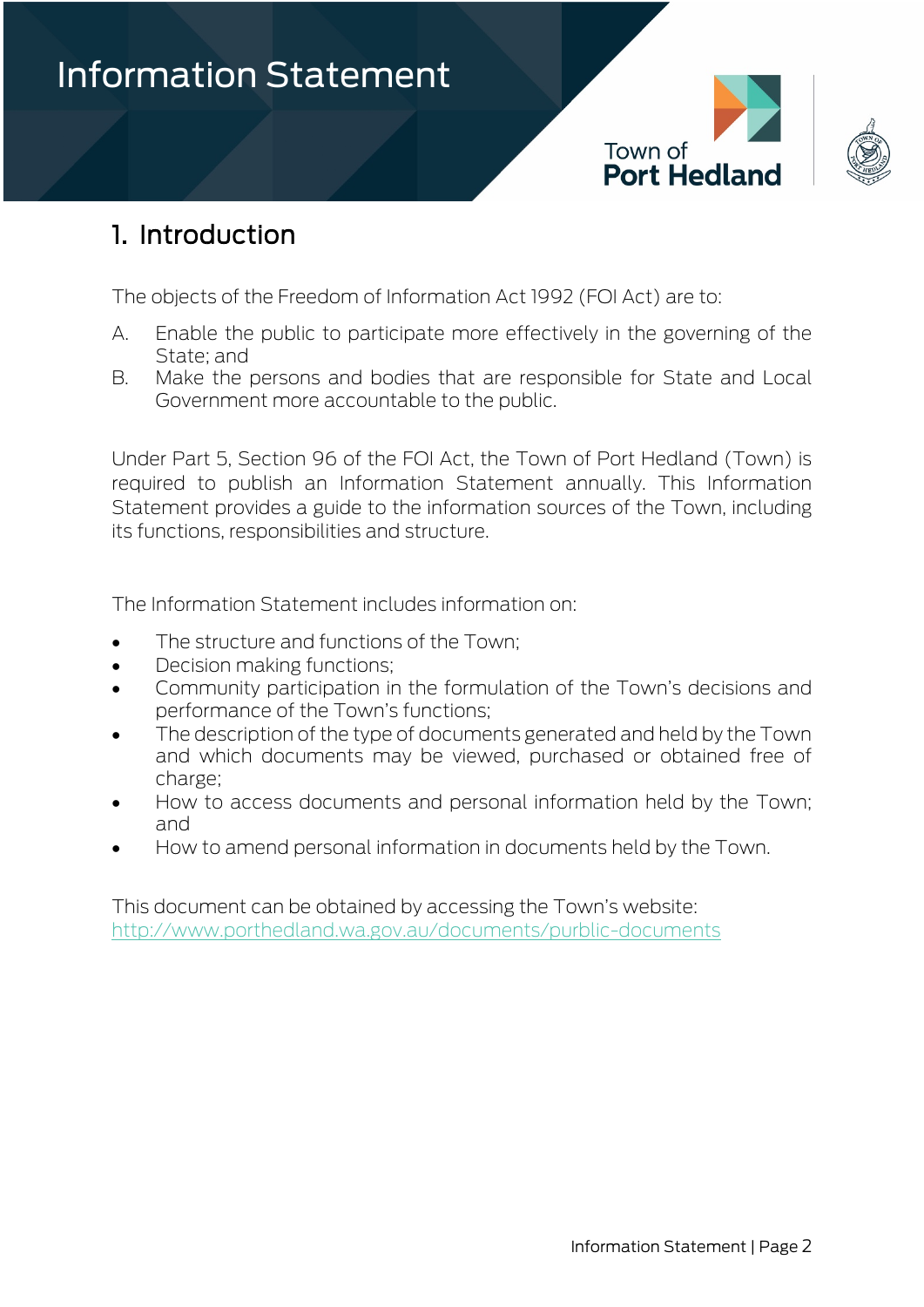

#### Further information can be provided by contacting the Town as follows:

| By Post / In person:                 |
|--------------------------------------|
| Freedom of Information Officer       |
| Town of Port Hedland                 |
| PO Box 41/13 McGregor Street         |
| Port Hedland WA 6721                 |
| Telephone: (08) 9158 9300            |
| Email: council@porthedland.wa.gov.au |

This information is correct as at July 2020.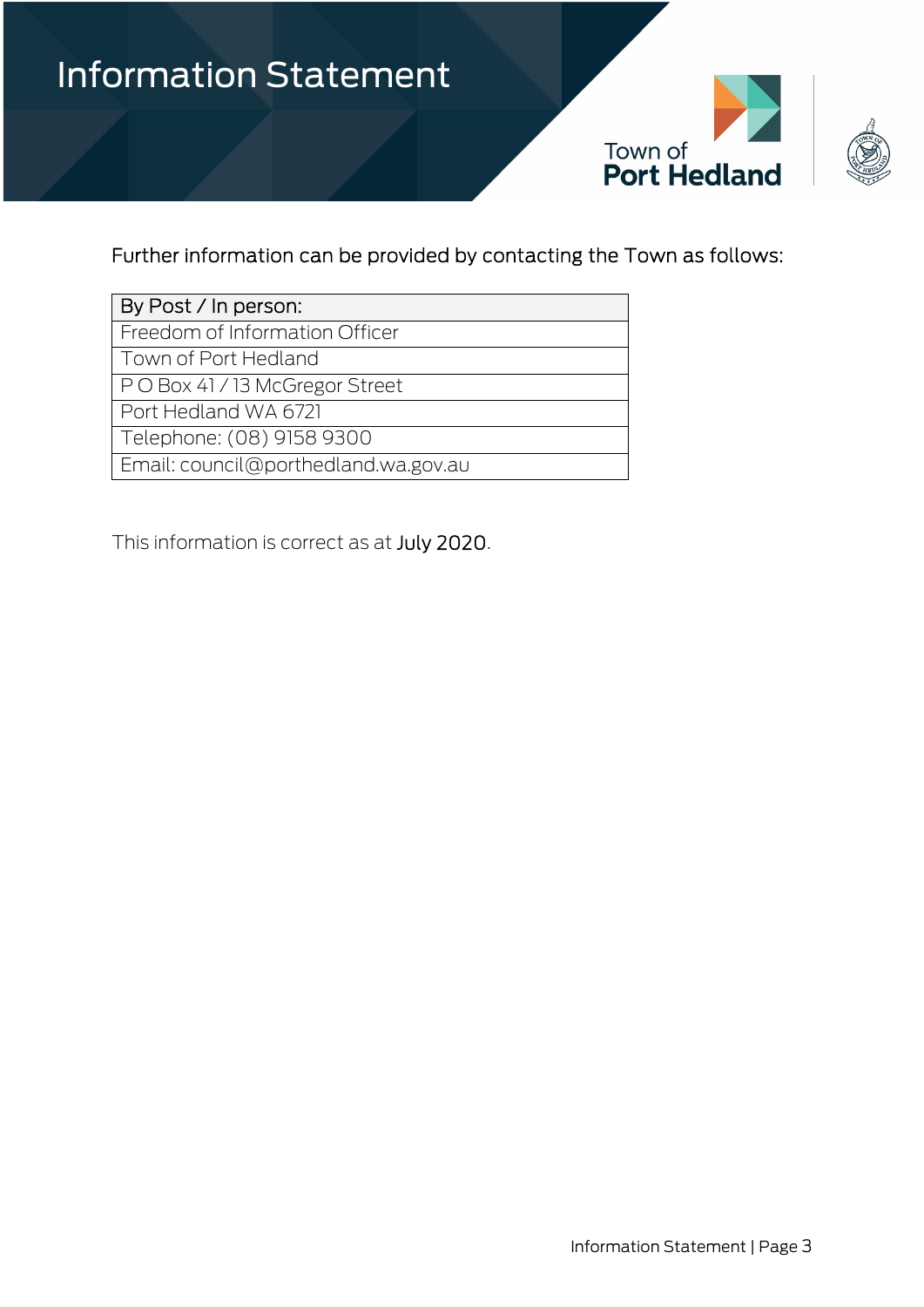



### <span id="page-3-0"></span>2. Town of Port Hedland's vision, mission and values

#### Our vision

Our collective vision is 'to be Australia's leading Port Town embracing community, culture and environment'. Central to this vision are the four following themes and outcomes, which represent the Town's values:

- Our Community: We honour our people and our cultural heritage ensuring wellbeing, diversity, creativity and a strong civic dialogue;
- Our Economy: We build prosperity for all enabling sustained economic growth;
- Our Built and Natural Environment: We treasure and protect our natural environment and provide sustainable and resilient infrastructure and built forms; and
- Our Leadership: We are united in our actions to connect, listen, support and advocate, thereby leveraging the potential of our people, places and resources.

#### Our mission

Our mission as employees of the Town is to be 'a cohesive team working together to provide efficient, sustainable and quality services to our diverse community, who are proud to call Port Hedland home'.

#### Our values

As employees of the Town, our values are:

- Integrity: We are honest and ethical in everything we do, fostering transparency and promoting public trust and continued confidence;
- Unity: We work as one team and actively share our ideas and information across the organization; and
- Quality: We strive for excellence and take pride in everything we do. We challenge our thinking and look beyond the obvious.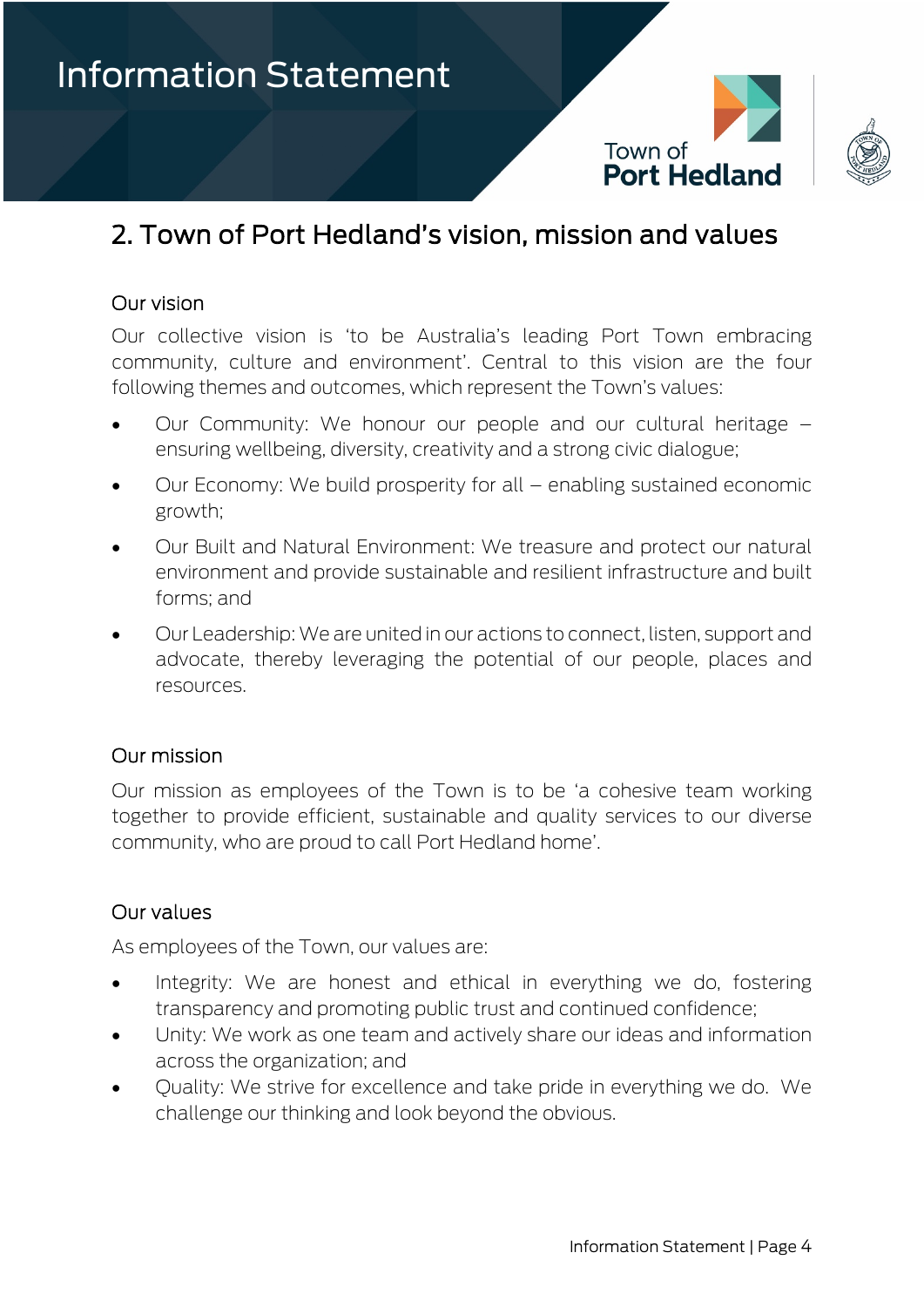



### <span id="page-4-0"></span>3. Structure and functions

The Town is established under and operates in accordance with the Local Government Act 1995.

The Council of the Town is the usual overall decision making body. However, following the suspension and subsequent lack of quorum of the Council in July 2019, the Minister and Governor in Executive Council declared the remaining offices of the Council as vacant and the Honourable Fredrick Riebeling was appointed as Commissioner, pending the election and appointment of new councillors.

The Council employs a Chief Executive Officer who is charged with the responsibility of putting into effect the decisions of the Council.

#### Chief Executive Officer

The Chief Executive Officer leads the Town and is responsible for the overall management of the administration. This includes providing timely advice to Council, ensuring Council decisions are implemented, overseeing the daily management of operations and ensuring resources are effectively and efficiently managed.

The Chief Executive Officer's key performance indicators provide a framework for what our organisation needs to achieve over the next five years. These are based on our [Strategic Community Plan](https://www.porthedland.wa.gov.au/documents/2650/strategic-community-plan-2018-2028) and [Corporate Business Plan,](https://www.porthedland.wa.gov.au/documents/2753/corporate-business-plan-2018-2028) documents which may be accessed via the Town's website:

[http://www.porthedland.wa.gov.au/documents/public](http://www.porthedland.wa.gov.au/documents/public-documents/strategicdocuments)[documents/strategicdocuments](http://www.porthedland.wa.gov.au/documents/public-documents/strategicdocuments)

#### Office of the Chief Executive Officer

- Human Resources / Payroll / Organisational Health and Safety; and
- Corporate Affairs / Marketing / Communications.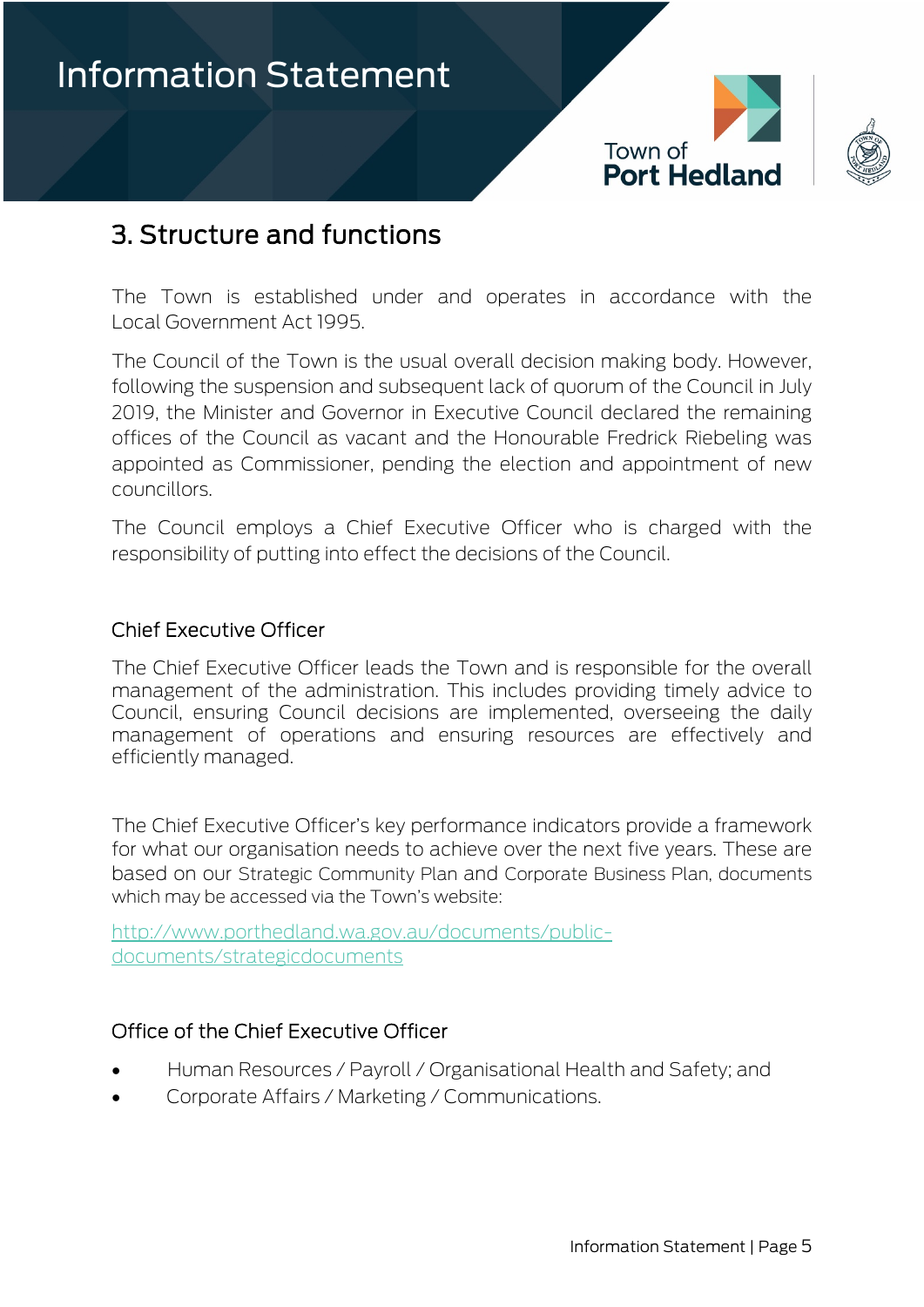



#### Director Corporate Services

The Corporate Services directorate includes the following services:

- Financial Services (operations and management);
- Governance / Legal / Procurement / Records; and
- Planning and Analysis.

#### Director Regulatory Services

The Regulatory Services directorate includes the following services:

- Planning and Development Services;
- Environmental Health and Community Safety (incorporating Rangers and Emergency Management); and
- Waste Operations.

#### Director Infrastructure Services

The Infrastructure Services directorate includes the following services:

- Infrastructure Projects and Assets; and
- Infrastructure Operations (including Parks, Reserves, Depot Operations and maintenance of Town properties and facilities).

#### Director Community Services

The Community Services directorate includes the following services:

- Community Development; and
- Leisure Facilities.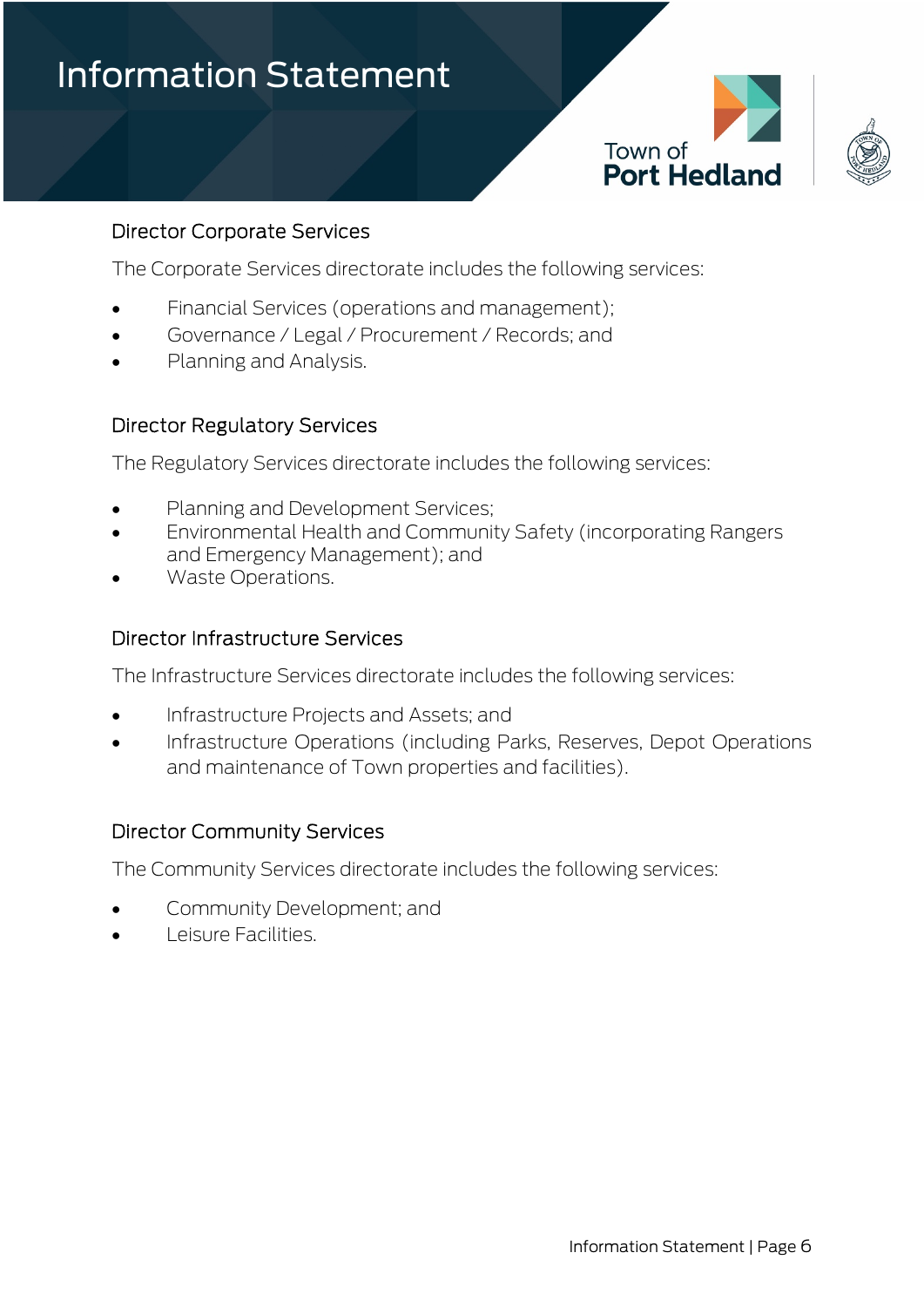



### <span id="page-6-0"></span>4. Town of Port Hedland Council / Commissioner

The Town is usually served by a Mayor and eight Councillors, in a single ward structure.

However, Elected Members were suspended from Council for a period of 12 months, commencing from 9 July 2019. The Hon. Fredrick Riebeling AM JP was appointed as the Town of Port Hedland's Commissioner, until the offices of elected members are filled and the new Council holds its first meeting.

Decisions are made by Council in accordance with the Local Government Act 1995. For further information about the Town's Council, please visit our website:

[http://www.porthedland.wa.gov.au/our-council/council/your](http://www.porthedland.wa.gov.au/our-council/council/your-councillors.aspx)[councillors.aspx](http://www.porthedland.wa.gov.au/our-council/council/your-councillors.aspx)

#### Role of the Council

- Directs and controls the Local Government affairs;
- Is responsible for the performance of the Local Government functions;
- Oversees the allocation of Local Government finances and resources; and
- Determines the Local Government's policies.

#### Role of Mayor / Commissioner

- Presides at meetings in accordance with the Local Government Act 1995;
- Provides leadership and guidance to the community in the Town;
- Carries out civic and ceremonial duties on behalf of the Local Government;
- Speaks on behalf of the Local Government;
- Performs such other functions as are given to the Mayor / Commissioner by the Local Government Act 1995 or any other written law; and
- Liaises with the Chief Executive Officer on Local Government affairs and the performance of its functions.

#### Role of the Councillors

- Represent the interests of electors, ratepayers and residents of the Town;
- Provide leadership and guidance to the community in the Town;
- Facilitate communication between the community and the Council;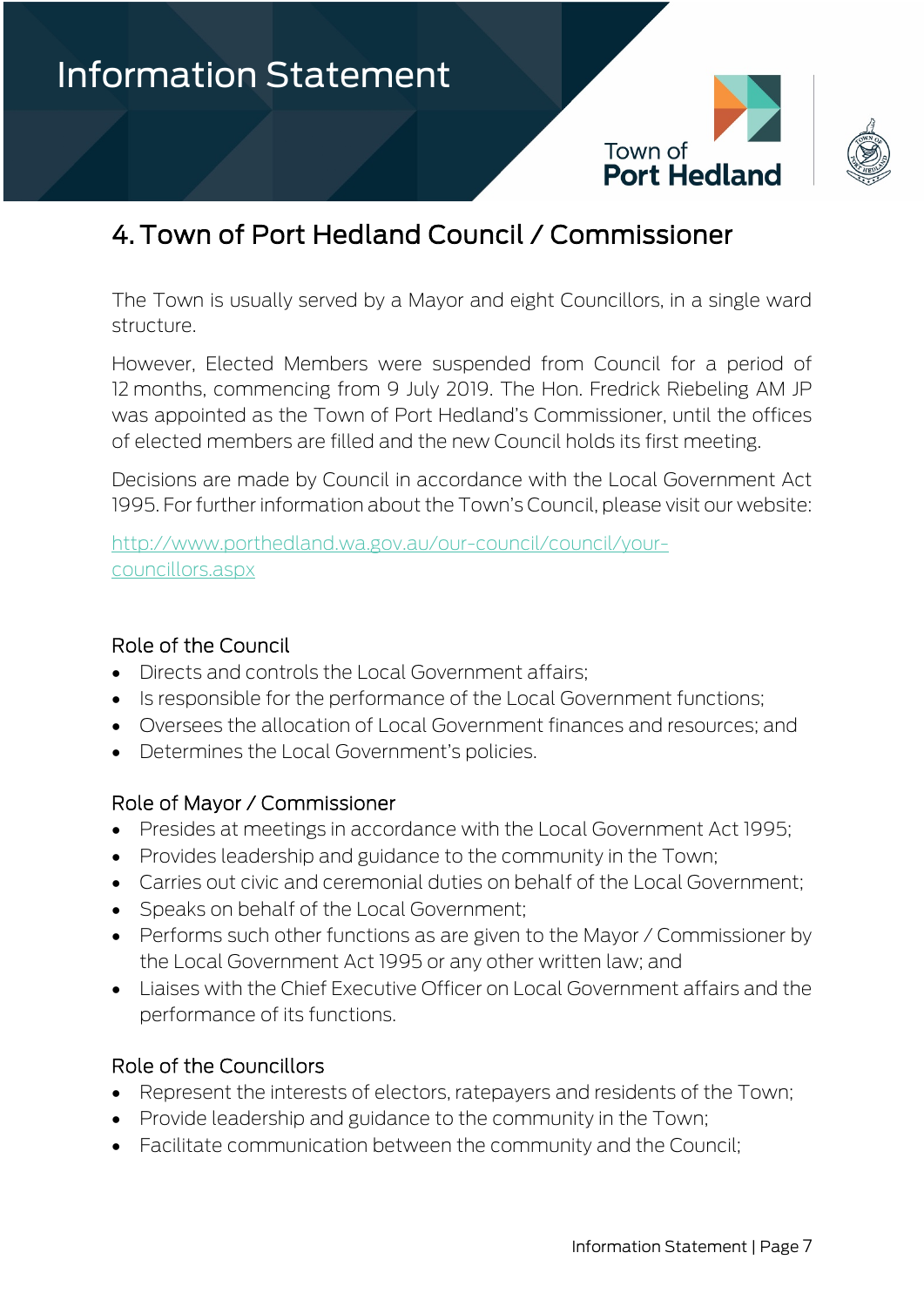



- Participate in the Local Government's decision making processes at Council and Committee meetings; and
- Perform such other functions as are given to an Elected Member by the Local Government Act 1995 or any other written law.

### <span id="page-7-0"></span>5. Decision making structure

#### The framework

The *Local Government Act 1995* provides for a system of Local Government by creating a constitution for elected Local Government representatives in the State, describing the functions of Local Governments, providing for the conduct of elections and providing a framework for the administration and financial management of Local Governments and the scrutiny of their affairs.

The *Local Government Act 1995* and its subsidiary legislation is intended to result in better decision making, greater community participation in the decisions and affairs of Local Government, greater accountability to their communities and more efficient and effective Local Government.

The Town of Port Hedland Standing Orders Local Law 2014 are the local laws by which Council and Committee meetings are run. They relate to the conduct of proceedings of the business of the Council and Committee meetings.

For further information about the Town's Standing Orders Local Law 2014, please visit our website:

<http://www.porthedland.wa.gov.au/our-council/council/local-laws.aspx>

#### Ordinary and Special Council Meetings

Ordinary Council Meetings generally take place on the fourth Wednesday of the month. From time to time, a Special Meeting of Council may be called to consider matters that cannot wait until the next scheduled Ordinary Meeting of Council. Special Council Meetings are advertised in the local newspaper and/or via community notices.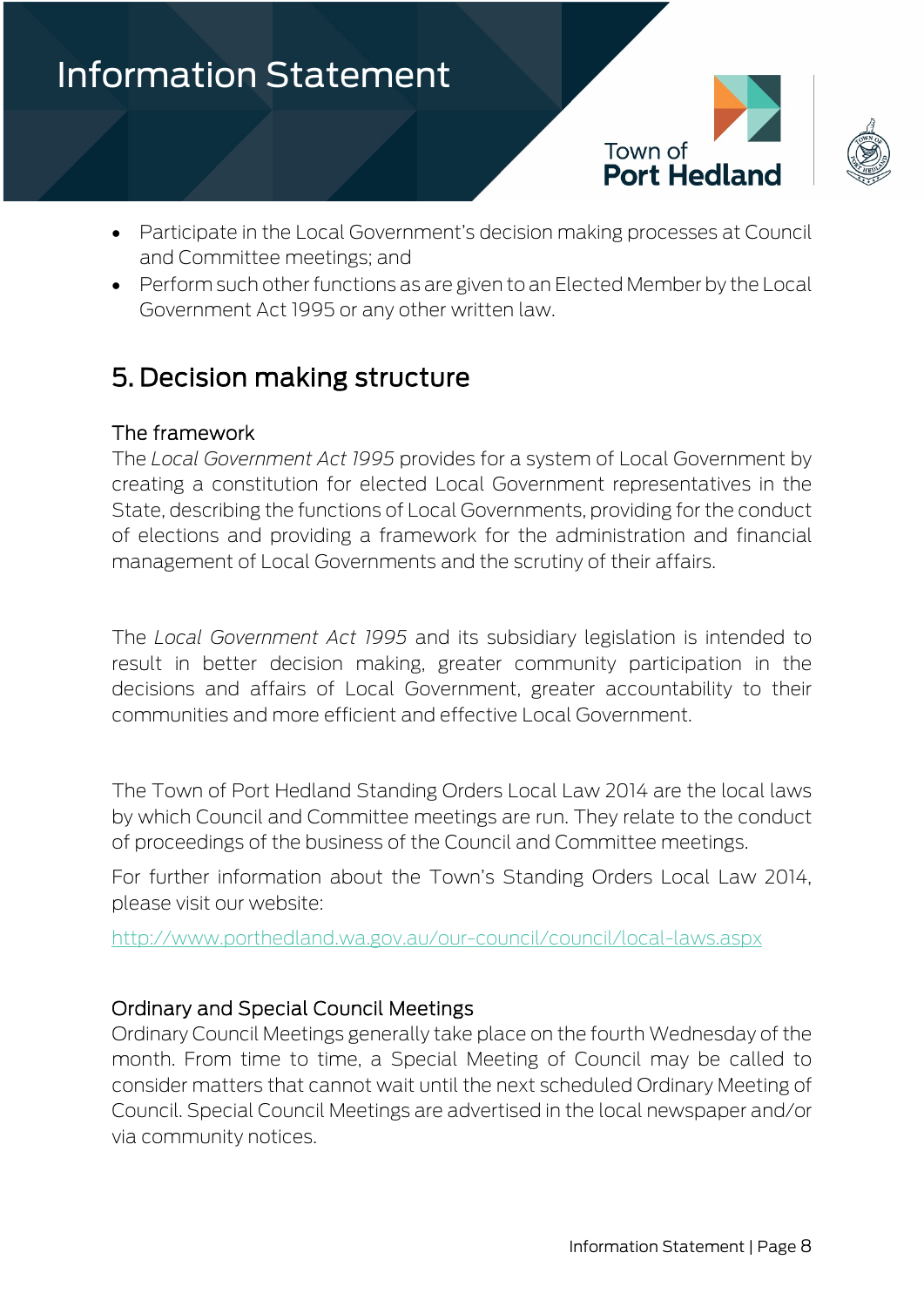



#### Annual General Meeting of Electors

The Annual General Meeting of Electors is convened following the adoption of the Town's Annual Report, which includes the audited financial statements.

#### Agenda and Minutes for Council and Electors Meetings

The Town will endeavour to make the agenda for Council and Electors Meetings available to the public approximately two weeks prior to the date of meeting, and the Minutes within 10 business days of the meeting.

The notices of meeting and agenda for both Ordinary and Special Council Meetings are advertised on the Town's website at:

<http://www.porthedland.wa.gov.au/council-meetings/>

#### Public Agenda briefings

Public Agenda briefings generally take place on the Wednesday one week prior to the Ordinary Council Meetings, in Council Chambers. Public Agenda briefings give Elected Members and members of the public the opportunity to ask the Town's officers questions they may have on any of the items listed in the Agenda. During the period of the Commissioner's appointment, the Town has not conducted any Public Agenda briefings.

#### Confidential briefings

Confidential briefings generally occur on the first Wednesday of the month and are not open to members of the public. They are an opportunity for officers to present to Council on future projects and/or strategies that may result in a formal report to Council.

Whilst confidential briefings are not open to the public, the Attendance Register is available to the public and can be found on the Town's website.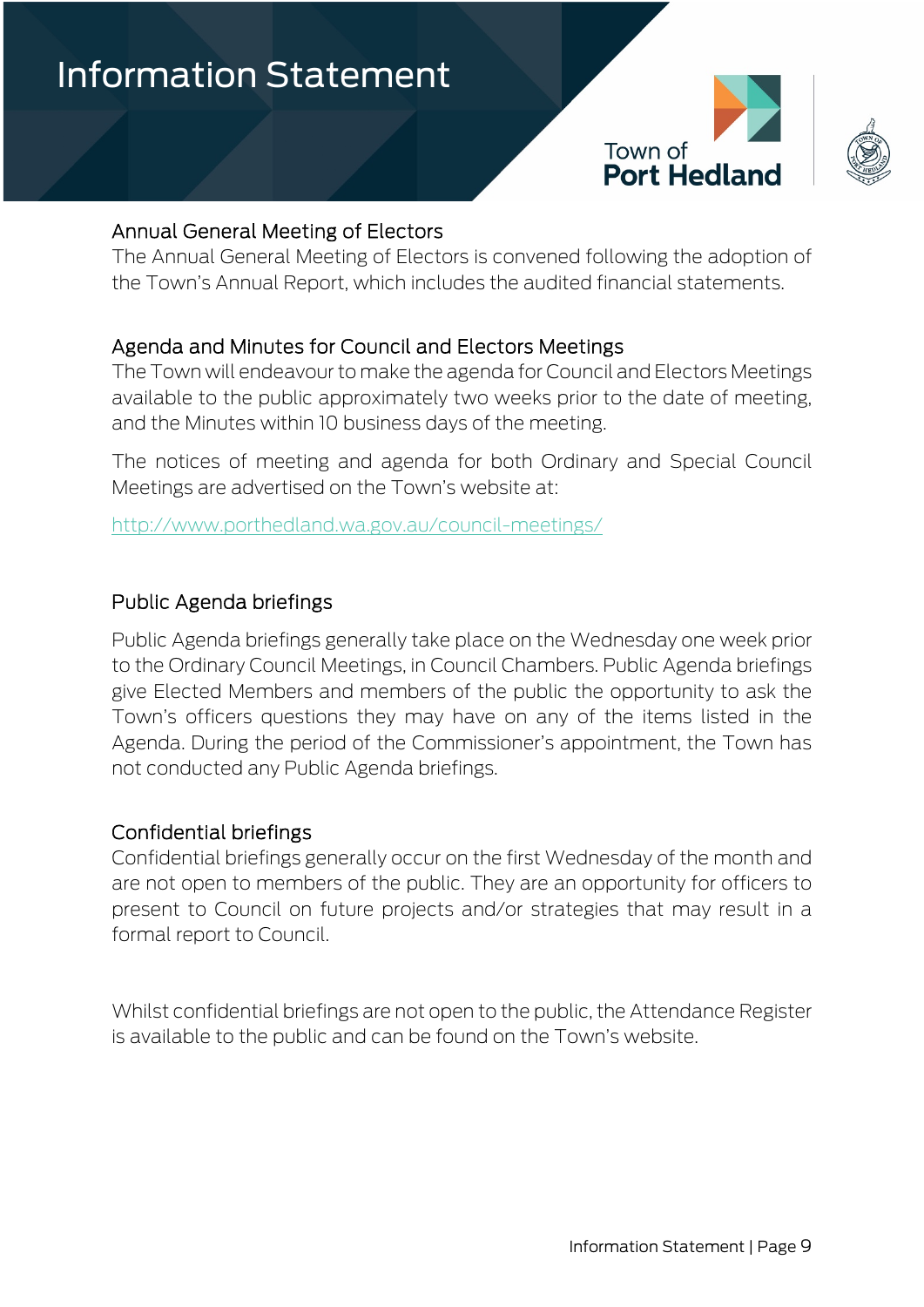



#### Audit, Risk and Compliance (ARC) Committee

The ARC Committee was established in accordance with Part 7 of the *Local Government Act 1995* to:

- 1. Liaise with the auditor(s) to assist Council in carrying out functions in relation to external audit, including liaising with the auditor and develop a process for selection and appointment of a person as the auditor;
- 2. Receive quarterly budget review reports;
- 3. Review and suggest improvements to risk management within the organisation; and
- 4. Assist the organisation in the development of an internal audit program and make recommendations to Council regarding:
	- Financial management;
	- Risk management;
	- Internal controls;
	- Legislative compliance; and
	- Internal and external audit planning and reporting.

ARC Committee meetings usually take place on a quarterly basis, on the second Tuesday of the month in Council Chambers.

A copy of the ARC Terms of Reference is found on the Town's website:

[https://www.porthedland.wa.gov.au/Profiles/porthedland/Assets/ClientData](https://www.porthedland.wa.gov.au/Profiles/porthedland/Assets/ClientData/20191219_Adopted_ARC_Terms_of_Reference.pdf) [/20191219\\_Adopted\\_ARC\\_Terms\\_of\\_Reference.pdf](https://www.porthedland.wa.gov.au/Profiles/porthedland/Assets/ClientData/20191219_Adopted_ARC_Terms_of_Reference.pdf)

#### Strategy Committee

The Strategy Committee was established in accordance with Part 5 of the Local Government Act 1995.

The Strategy Committee Terms of Reference can be found on the Town's website:

[https://www.porthedland.wa.gov.au/Profiles/porthedland/Assets/ClientData](https://www.porthedland.wa.gov.au/Profiles/porthedland/Assets/ClientData/20200527_Adopted_Strategy_Committee_Terms_of_Reference.pdf) [/20200527\\_Adopted\\_Strategy\\_Committee\\_Terms\\_of\\_Reference.pdf](https://www.porthedland.wa.gov.au/Profiles/porthedland/Assets/ClientData/20200527_Adopted_Strategy_Committee_Terms_of_Reference.pdf)

Due to the nature of business considered at these meetings, attendance is not open to members of the public.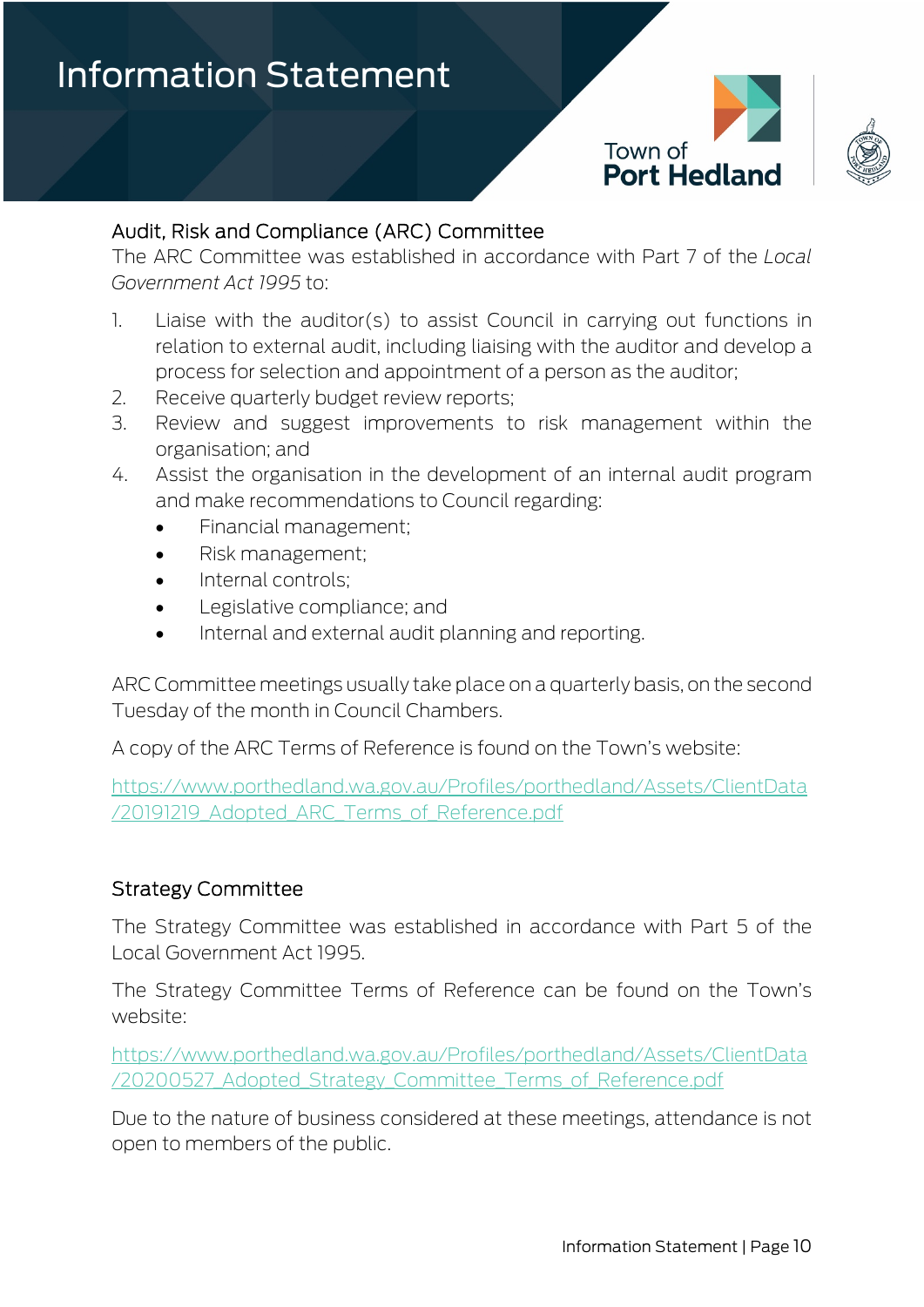



The appointments of Strategy Committee members will follow after the Extraordinary Local Government Elections, which is proposed to be held in October 2020. The Strategy Committee will comprise of three Elected Members.

The Strategy Committee Meetings for the 2020 calendar year, as adopted by Council, are:

- 17 June 2020; and
- 18 November 2020.

#### Public Notices

There are a number of sections within the *Local Government Act 1995* that require the Town to provide notice to the community. This can be in relation to a proposed decision or a decision that has been passed. In such instances, the Town will provide such notice on public notice boards in the Civic Centre building, the libraries, on the Town's public website [\(www.porthedland.wa.gov.au\)](http://www.porthedland.wa.gov.au/) on the Town's Facebook page and in State or local newspapers.

Where local public notice is required, it shall be undertaken in the North West Telegraph newspaper.

Where state-wide public notice is required, it shall be undertaken through the West Australian newspaper.

### <span id="page-10-0"></span>6. Public participation

#### Community consultation

The whole community may be asked to comment and 'have their say' on a particular issue, while in other instances only the community members directly affected by an issue will be consulted. The consultation process may take many forms and some of the more commonly used methods are:

- Online and hard copy surveys;
- Information sessions;
- Workshops;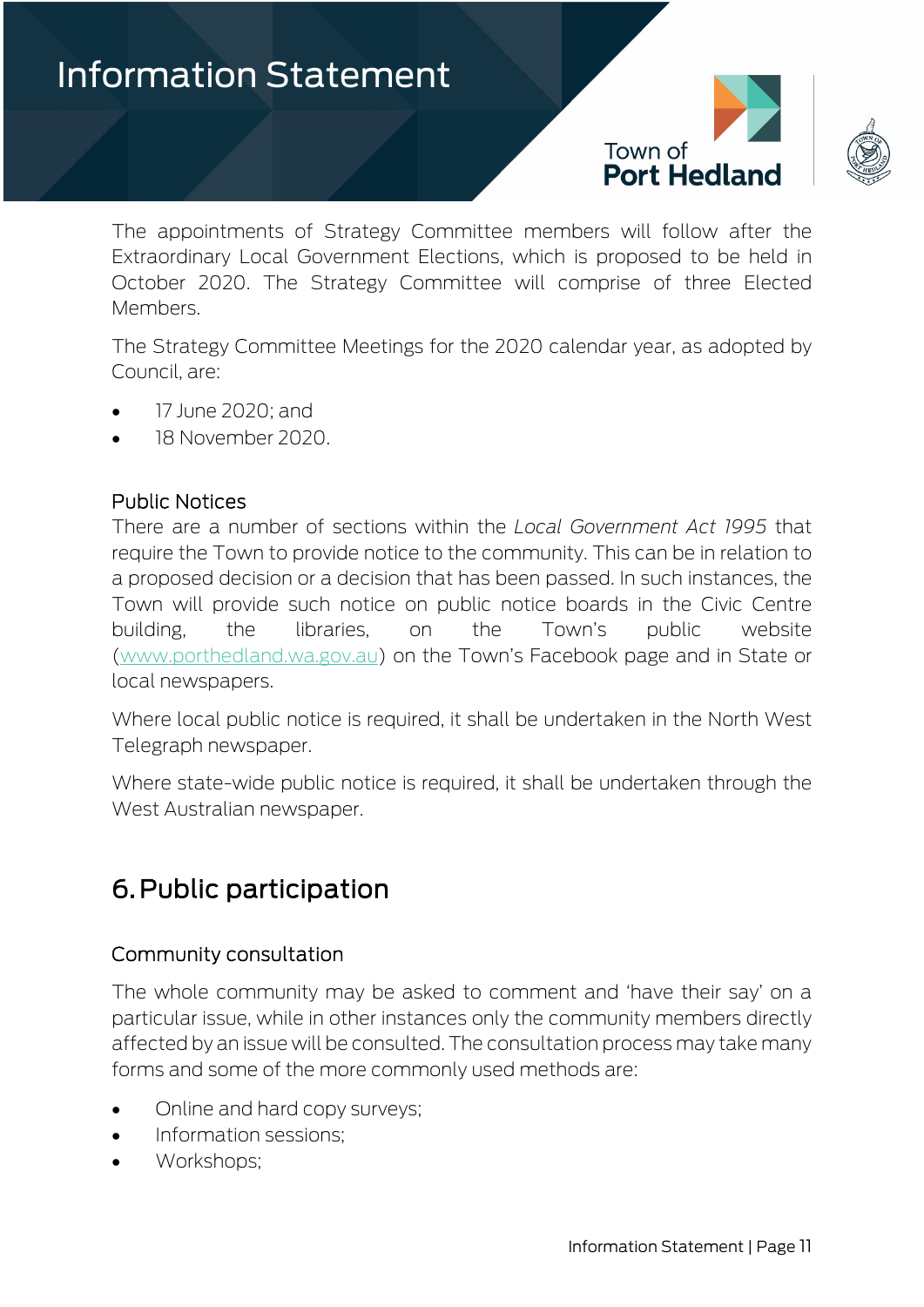





- Expressions of interest;
- Advertisement in the State or local newspapers;
- Leaflet drops;
- Committees:
- Forums; and
- Public displays.

#### Deputations

In accordance with the Town's Standing Orders Local Law 2014, any person or group can make a deputation at a Committee or Council meeting.

#### Public Question time

In accordance with the *Local Government (Administration) Regulations 1996*, a minimum of 15 minutes is available for public question time for each Committee and Council meetings. During public question time, members of the public and Elected Members are given an opportunity to ask three questions about any issues concerning the meeting at which it is asked.

The Town promotes the practice of questions being supplied in advance of the meeting, particularly if a detailed response is required, as this provides officers with the opportunity to fully address the question at the meeting. If an answer is unable to be provided at the meeting, the question will be taken on notice and a response will be provided to the person raising the question. The responses to questions taken on notice are also included in the next agenda for the meeting.

Information regarding public question time, along with the public question form, can be found on the Town's website:

[http://www.porthedland.wa.gov.au/our-council/council/minutes-and](http://www.porthedland.wa.gov.au/our-council/council/minutes-and-agendas/public-question-time.aspx)[agendas/public-question-time.aspx](http://www.porthedland.wa.gov.au/our-council/council/minutes-and-agendas/public-question-time.aspx)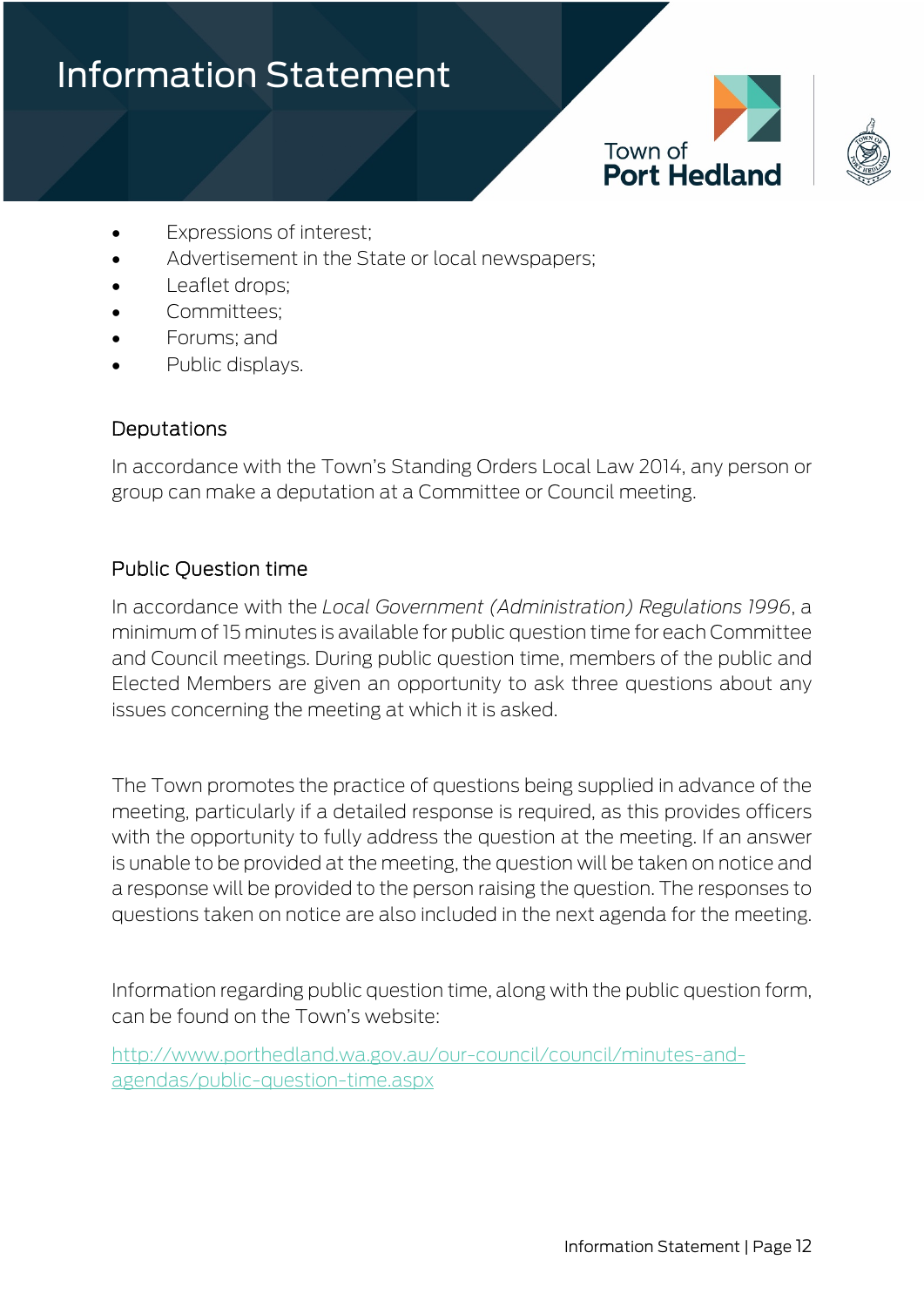



#### Public Statement time

In accordance with the Town's Standing Orders Local Law 2014, members of the public can make a public statement at a Council and / or Committee Meeting regarding a matter concerning the Local Government.

#### Petitions

A petition is defined as a formal written request, signed by members of the public, appealing to an authority for some cause. The cause or subject of the submission must be something that the Council has the authority to deal with or has a decision making role.

#### Written requests

A member of the public can write to the Town on any Council Policy, activity or service of the Council. A response will be provided in accordance with the Town's Customer Service Charter and the Town's Feedback, Complaints and Suggestion Policy. These documents can be found on the Town's website.

#### Customer Service Charter

[http://www.porthedland.wa.gov.au/our-council/news-and](http://www.porthedland.wa.gov.au/our-council/news-and-information/custoer-service-charter.aspx)[information/custoer-service-charter.aspx](http://www.porthedland.wa.gov.au/our-council/news-and-information/custoer-service-charter.aspx)

#### Feedback, Complaints and Suggestion Policy

<https://www.porthedland.wa.gov.au/about-council/council/policies.aspx>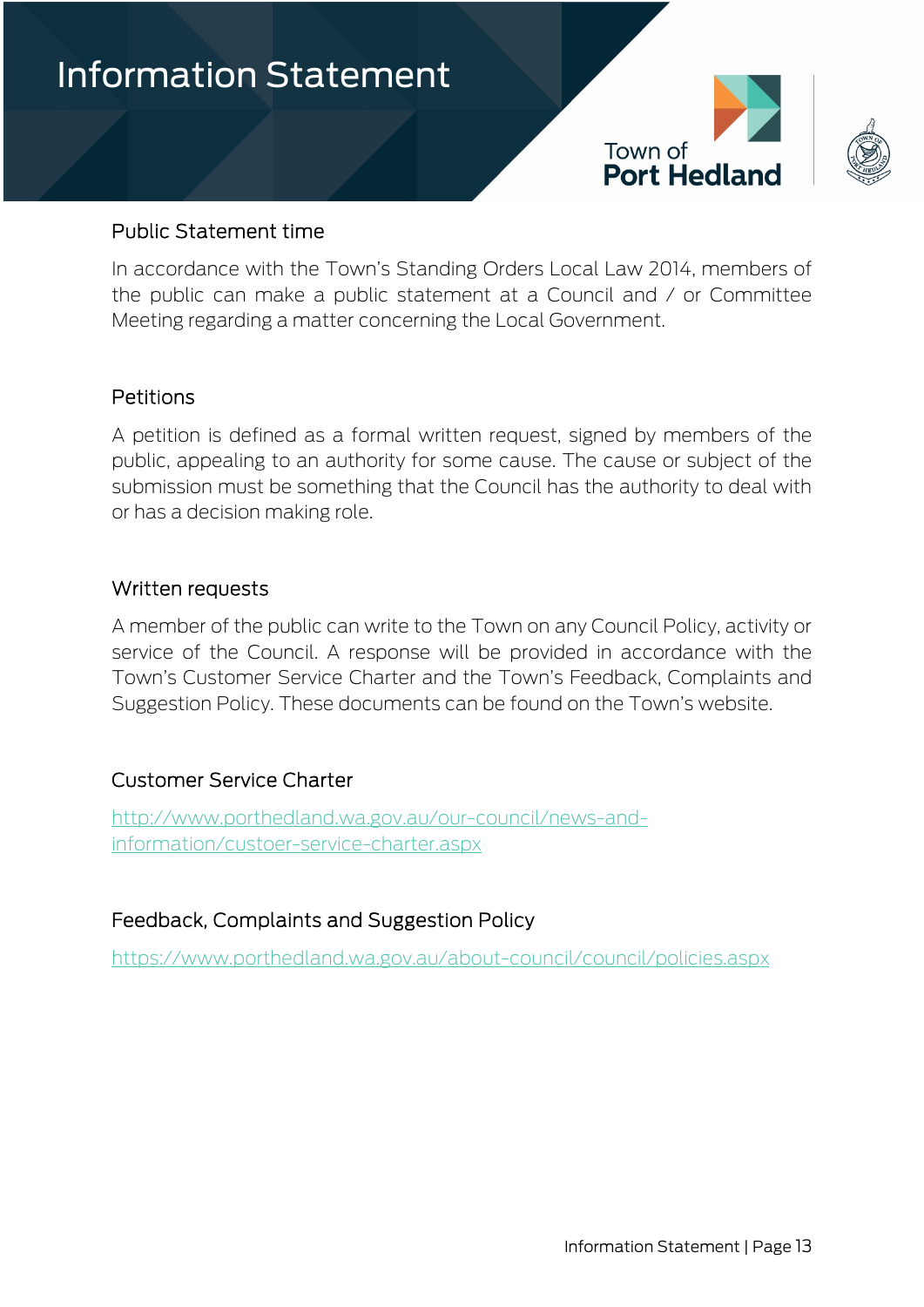



### <span id="page-13-0"></span>7. Access to documents held by the Town

There are two categories of documents held by the Town. These can be broadly categorised as those available for inspection or purchase, and those which must be held confidentially because of their content, with public access considered only through the provisions of the Act.

The following schedule categorises the documents available at the Town:

#### Document Description

- Strategic Community Plan;
- Corporate Business Plan;
- Strategic Resource Plan;
- ICT Strategic Plan;
- Annual report;
- Code of Conduct:
- Annual budget documents;
- Agendas & Minutes of Council & Committee & Electors meetings;
- Delegation Register;
- Disclosure of Interest Register (Financial and Impartiality for Elected Members);
- Annual and Primary Returns Register;
- Customer Service Charter;
- Policy Manual;
- Register of Owners & Occupiers under section 4.32(6) of the Local Government Act 1995;
- Electoral Rolls;
- Confidential Concept Forum Attendance;
- Proposed Local Laws for which state wide notice has been given;
- Local laws made under 3.12 of Local Government Act 1995;
- Schedule of Fees & Charges;
- Rates Records;
- Tender Register;
- Record Keeping Plan;
- Town Planning Scheme;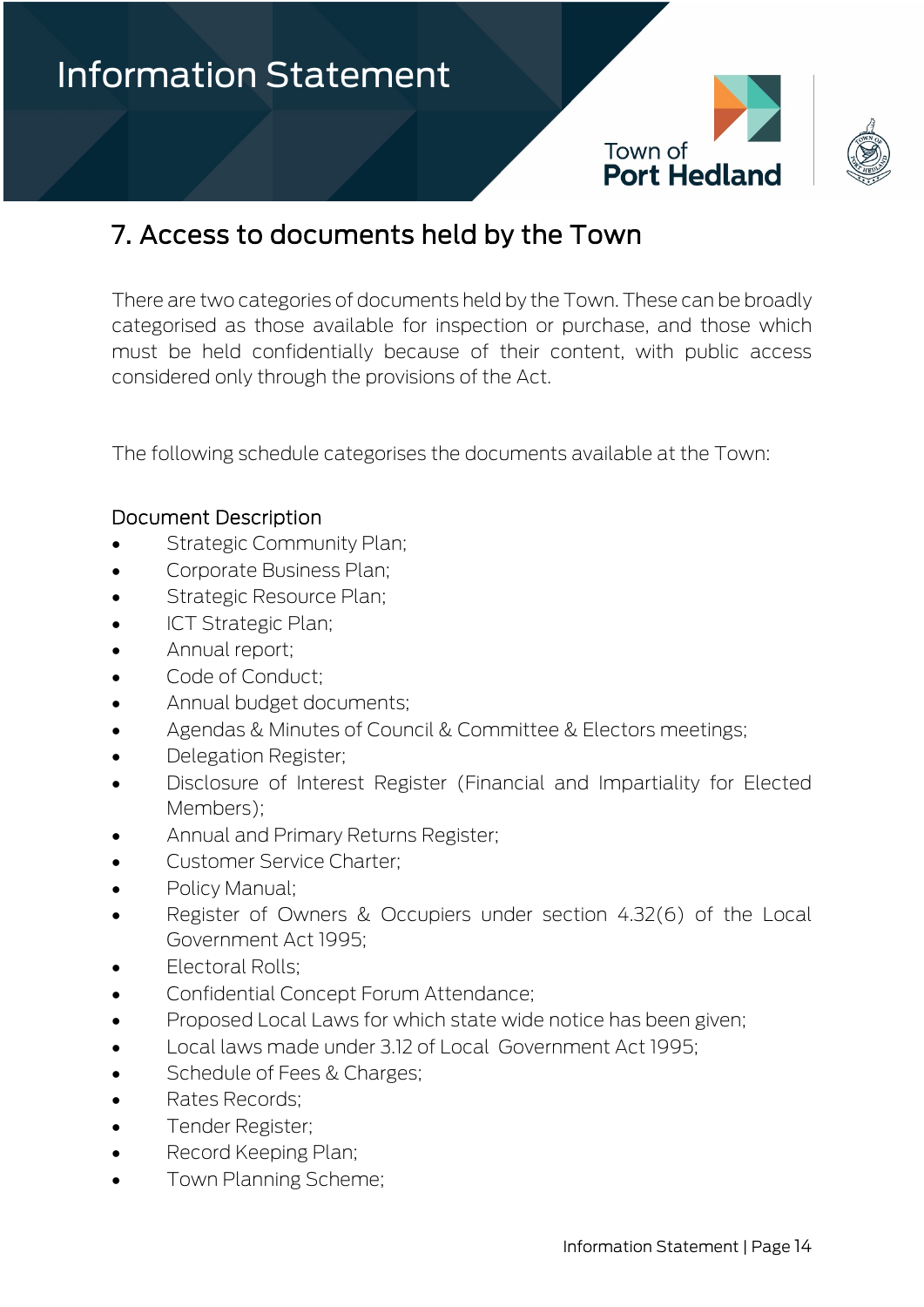

- Disability Access and Inclusion Plan; and
- Community Engagement Strategy.

### <span id="page-14-0"></span>8. Documents subject to the Freedom of Information Act 1992 (FOI Act)

The FOI Act gives people the right to seek access to documents held by the Town.

The Towns required to:

- Assist applicants in making an application;
- Assist in providing access to documents at a reasonable cost; and
- Ensure that personal information captured in documents is accurate, complete, up to date and not misleading.

The Town is mindful of its obligations and provides general right of access to documents. If possible, the Town will initially try to provide the public with the documents outside of the Freedom of Information process. The right to apply is not affected by any reasons a person may have to obtain access.

While the FOI Act provides a general right of access to documents, it also recognises that some documents require a level of protection and these documents must meet specific exemption criteria referred to in Schedule 1 of the FOI Act.

#### Personal information

If access to personal information is requested, the Town will require identification to be produced.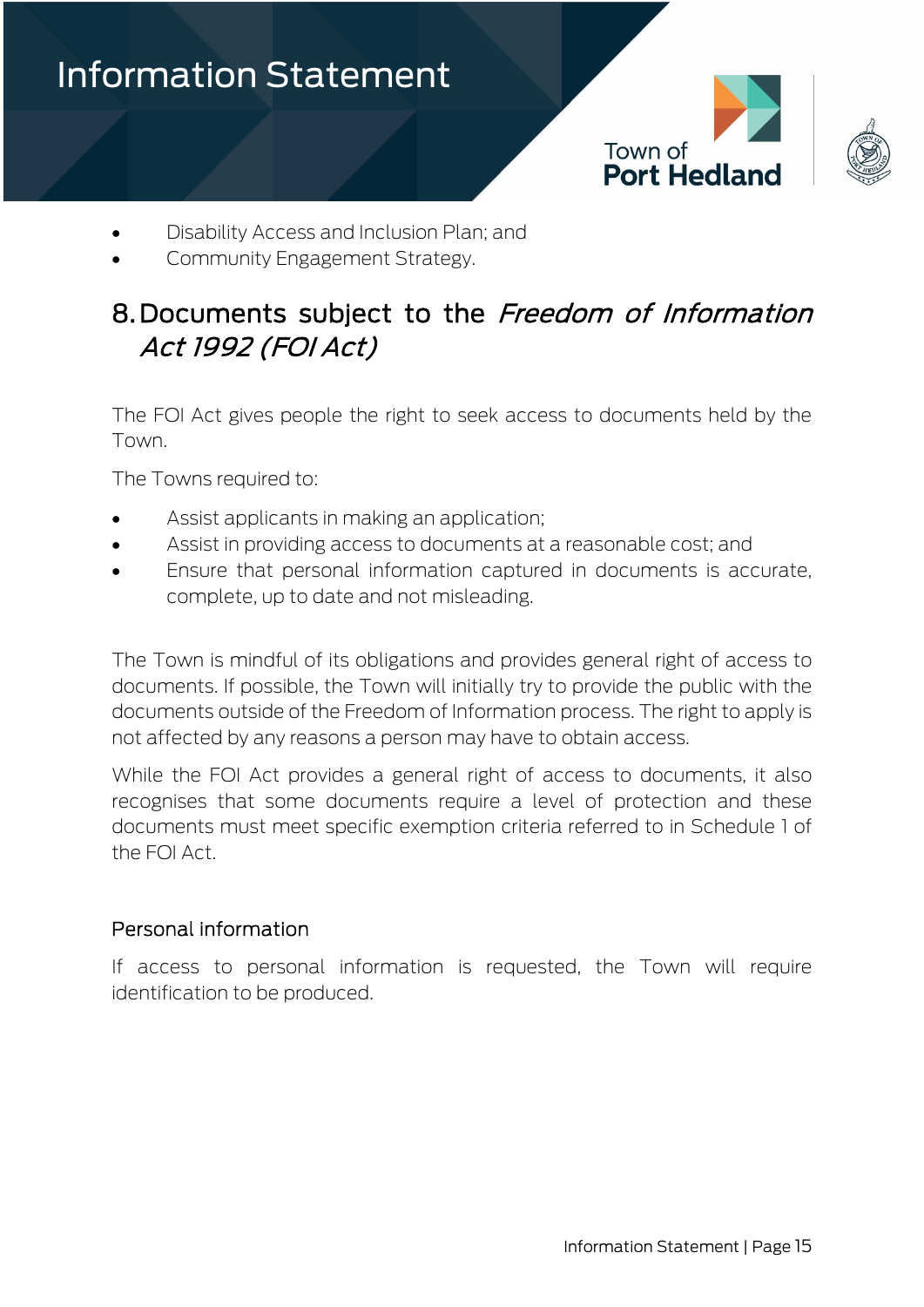



#### Amendment of personal information

The FOI Act gives a person the right to apply for amendment of personal information which is inaccurate, incomplete, out of date or misleading. The Town may make the amendment by:

- Altering information;
- Striking out or deleting information;
- Inserting information; and
- Inserting a note.

#### Submitting a Freedom of Information (FOI) application

The Town's FOI application form must:

- Be in writing;
- Give enough information to enable the requested documents to be identified;
- Give an address in Australia to which notices under this Act can be sent;
- Give any other information or details required under the regulations; and
- Be lodged at the Town of Port Hedland with an application fee.

Application forms can be found on the Town's website [http://www.porthedland.wa.gov.au/i-need/online-forms/freedom-of](http://www.porthedland.wa.gov.au/i-need/online-forms/freedom-of-information.aspx)[information.aspx](http://www.porthedland.wa.gov.au/i-need/online-forms/freedom-of-information.aspx) and may be lodged at the Town of Port Hedland.

| By post, addressed to: | In Person, to:                   |
|------------------------|----------------------------------|
| <b>FOI Officer</b>     | FOI Officer                      |
| Town of Port Hedland   | Town of Port Hedland             |
| PO Box 41              | Civic Centre, 13 McGregor Street |
| Port Hedland           | Port Hedland                     |
| WA 6721                | WA 6721                          |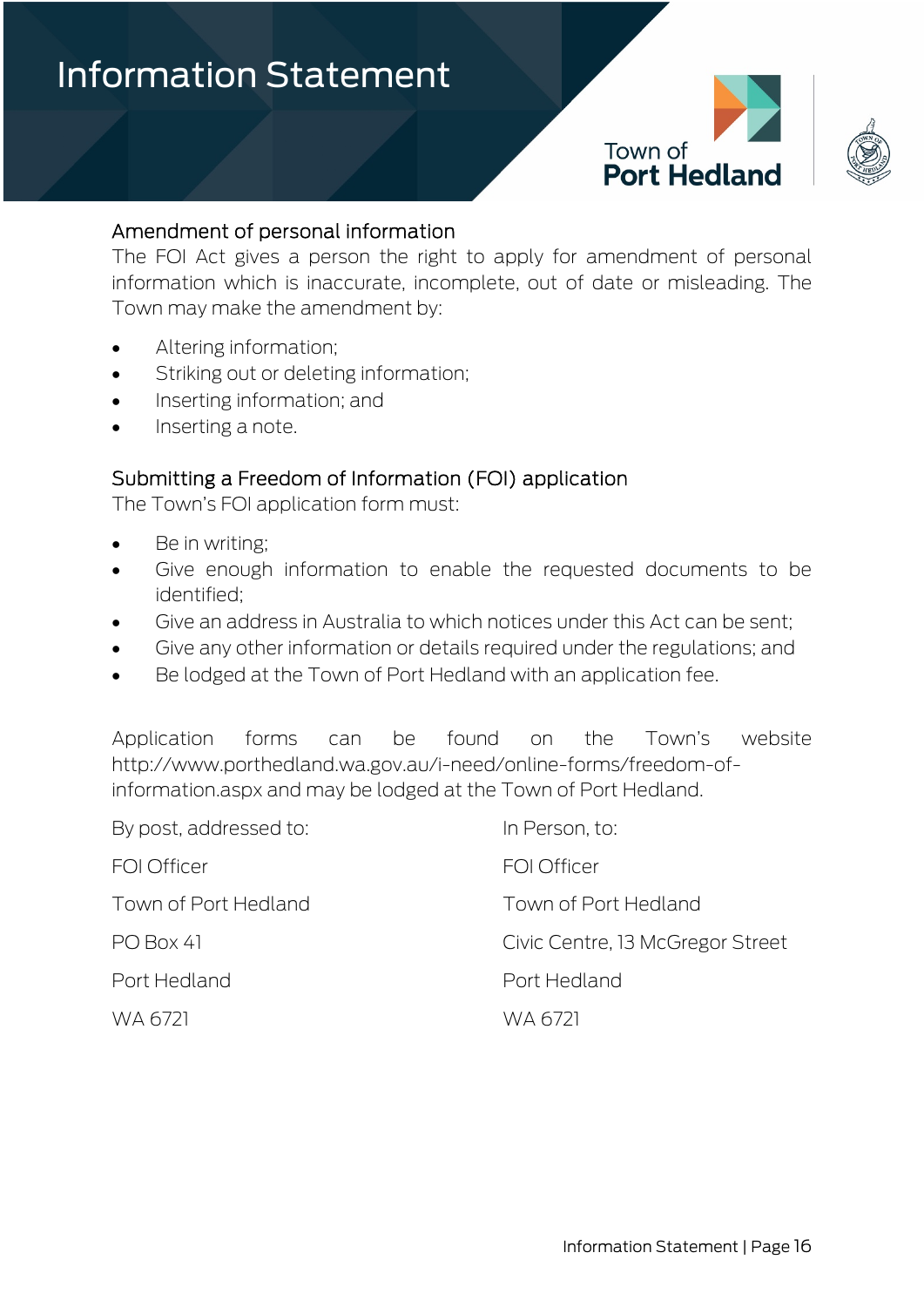



#### FOI Fees & Charges

Listed below are a scale of fees and charges set under the Freedom of Information Act Regulations 1993. Apart from the application fee, all charges are discretionary and are set by the Town as a part of the annual review of fees and charges. Fees and charges are GST exempt.

#### Type of fee

|  | Personal Information about the applicant | No fee |
|--|------------------------------------------|--------|
|--|------------------------------------------|--------|

• Application fee for non-personal information \$30.00

#### Council Charges

| $\bullet$ | Freedom of Information Research (per hour)                         | \$30.00            |
|-----------|--------------------------------------------------------------------|--------------------|
|           | • Per photocopy $(A4)$                                             | \$0.40             |
|           | • Per photocopy $(A3)$                                             | \$00.60            |
|           | • Transcribing from tape, film or computer (per hour, or pro rata) | <b>Actual Cost</b> |
| $\bullet$ | Duplicating of a tape, film or computer information                | <b>Actual Cost</b> |
| $\bullet$ | Delivery, packaging and postage                                    | <b>Actual Cost</b> |

The Town may require an advanced deposit on charges payable.

#### Notice of decision

A notice of decision must be issued within 45 days (calendar days) from when the application was received and deemed valid (application includes sufficient information to identify the documents). The Town aims to respond as soon as practical to any application and will negotiate with the applicant for an extension should the application be unusually large or require consultation with a significant number of third parties.

The written 'Notice of Decision' will include:

- The date on which the decision was made:
- The name and designation of the officer who made the decision:
- The reason why a document is considered exempt, or the fact that access is given to an edited document;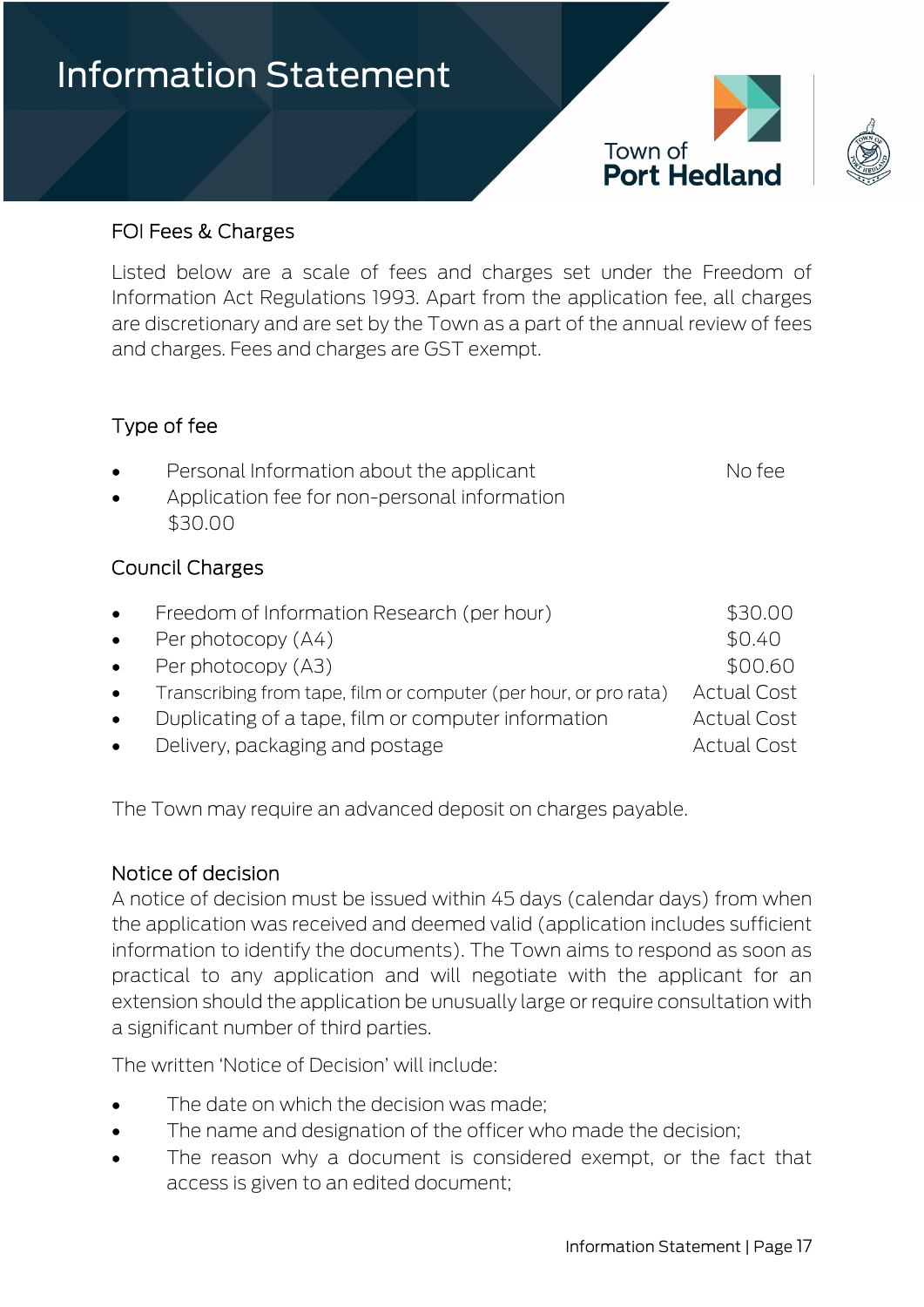



- If access is refused, the reason for claiming the document is exempt; and
- Information on the rights of review and the procedures to be followed to exercise those rights.

#### Access Arrangements

Access to documents can be by way of:

- An inspection; or
- A copy of a document.

Documents include, but are not limited to, maps, plans, diagrams, graphs, drawings, photographs, videos, audiotapes, CCTV Footage and electronic records including emails.

#### Review process

The FOI Act provides for a review and appeal process as follows:

#### Internal review

Applications who are dissatisfied with a decision of the Town are entitled to ask for an internal review. An application must be made in writing within 30 days of receiving the Notice of Decision and must provide particulars of the decision to be reviewed.

There is no lodgement fee for an application for internal review, and there are no charges for dealing with an internal review request. The application will not be dealt with by the person who made the initial decision, or by any person subordinate to the original decision maker. The outcome of the application for internal review may result in a confirmation, variation or reversal of the initial decision under review. The applicant will be notified of the outcome within 15 days of the application.